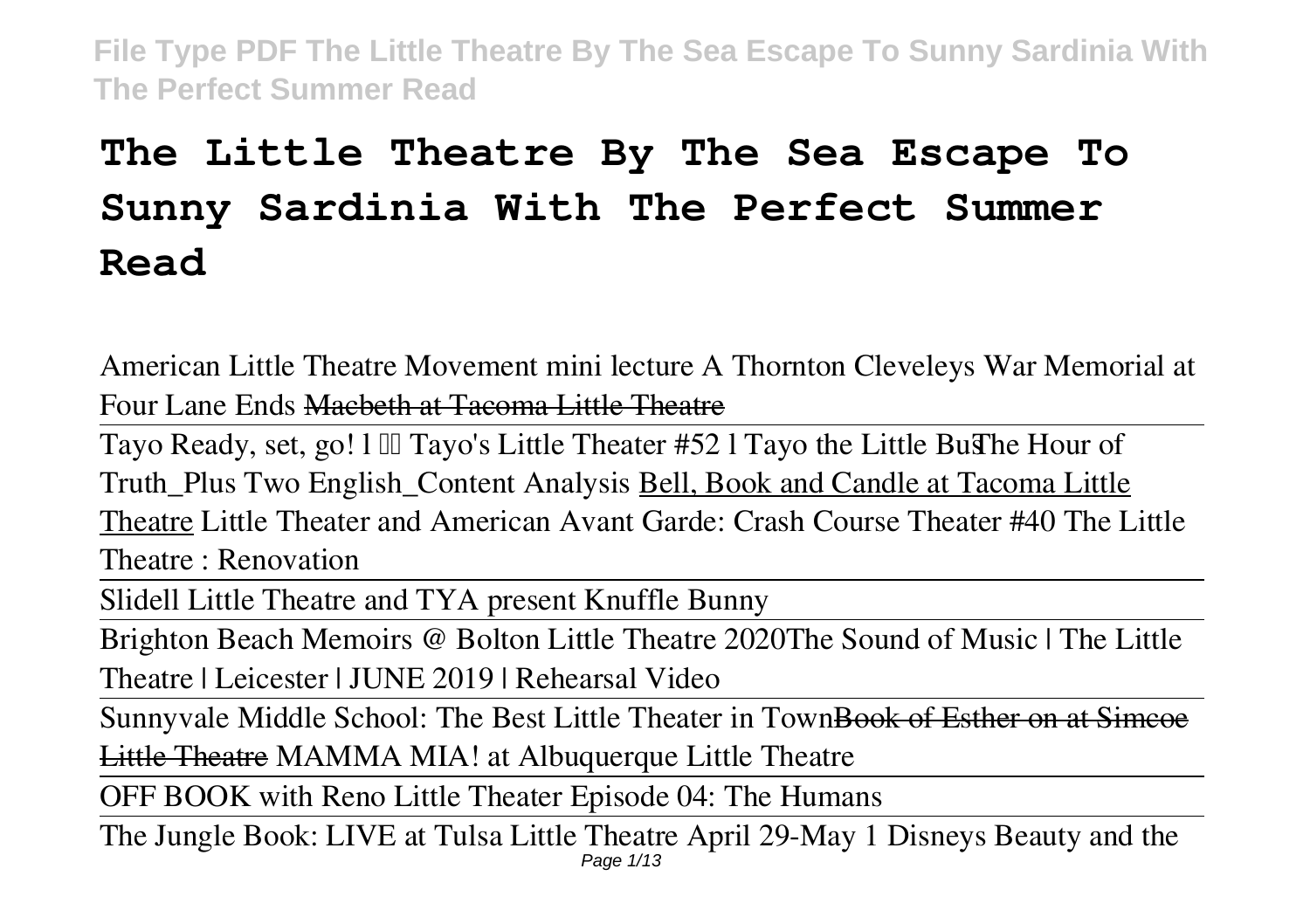## Beast - Albuquerque Little Theatre **Prom at Albuquerque Little Theatre! The Little Theatre By The**

The Little Theatre By The Park. Church Street, Chesham, Bucks HP5 1HU Proud to be situated in the old town, The Little Theatre has to be self-financing. It is the Trustees who administer the theatre. The listed organisations all have a home here. It is available to hire for, among many things, performances,

**The Little Theatre by the Park : Home**

The Little Theatre by the Sea by Rosanna Ley is a beautifully written and thought provoking novel about the restoration, renovation and architectural redesign of the little theatre by the sea, il Piccolo Teatro, set with the backdrop of Sardinia. The Little Theatre was built in the 1820's and is filled with deep, dark shadows and secrets.

**The Little Theatre by the Sea by Rosanna Ley**

Little Theatre - A venue for largely amateur productions in the centre of Leicester. Produce 12 in-house productions and six visiting productions a year.

**Home - The Little TheatreThe Little Theatre | Theatre ...** The Little Theatre by N. M. Bligh From Theatre World Vol. LVIII No.446, March, 1962 Page 2/13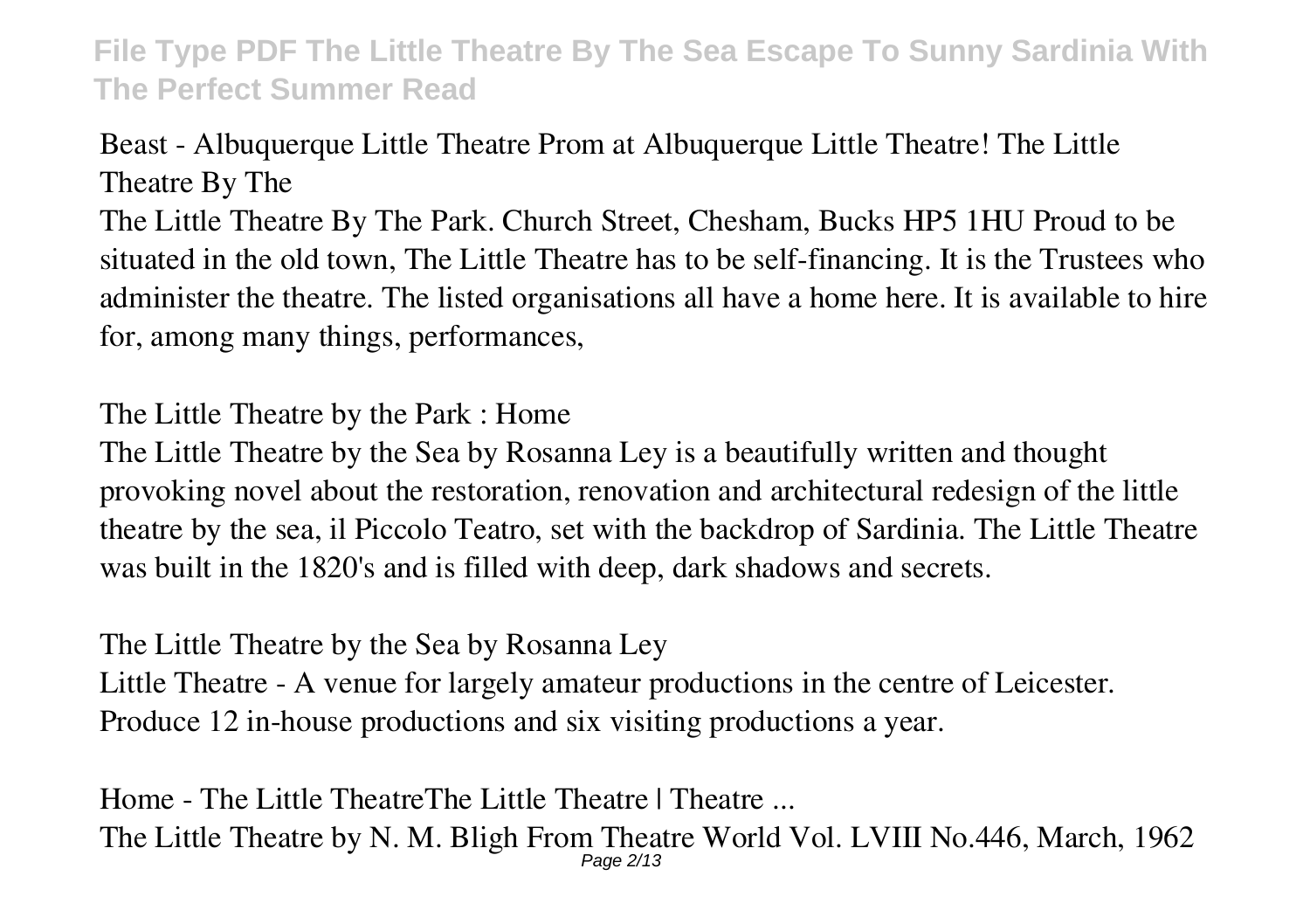T ucked away in John Street off the Strand behind the Old Tivoli Music Hall (which itself disappeared in 1914 ) was a small, attractive, and intimate theatre with original seating for only about 300 persons.

**The Little Theatre, John Street, London**

The Little Theatre by the Sea: Escape to sunny Sardinia with the perfect summer read! Kindle Edition. Switch back and forth between reading the Kindle book and listening to the Audible narration. Add narration for a reduced price of £4.99 after you buy the Kindle book.

**The Little Theatre by the Sea: Escape to sunny Sardinia ...** The Little Theatre by the Sea: Amazon.co.uk: Ley, Rosanna: 9781784292102: Books. Buy New. £7.37. RRP: £8.99. You Save: £1.62 (18%) & FREE Delivery on your first eligible order to UK or Ireland. Details. In stock.

**The Little Theatre by the Sea: Amazon.co.uk: Ley, Rosanna ...** Theatre Update . Theatre Update  $\Box$  September 2020 Following the government  $\Box$ directives to the public to help stop the spread of Coronavirus, the Little Theatre is closed until further notice.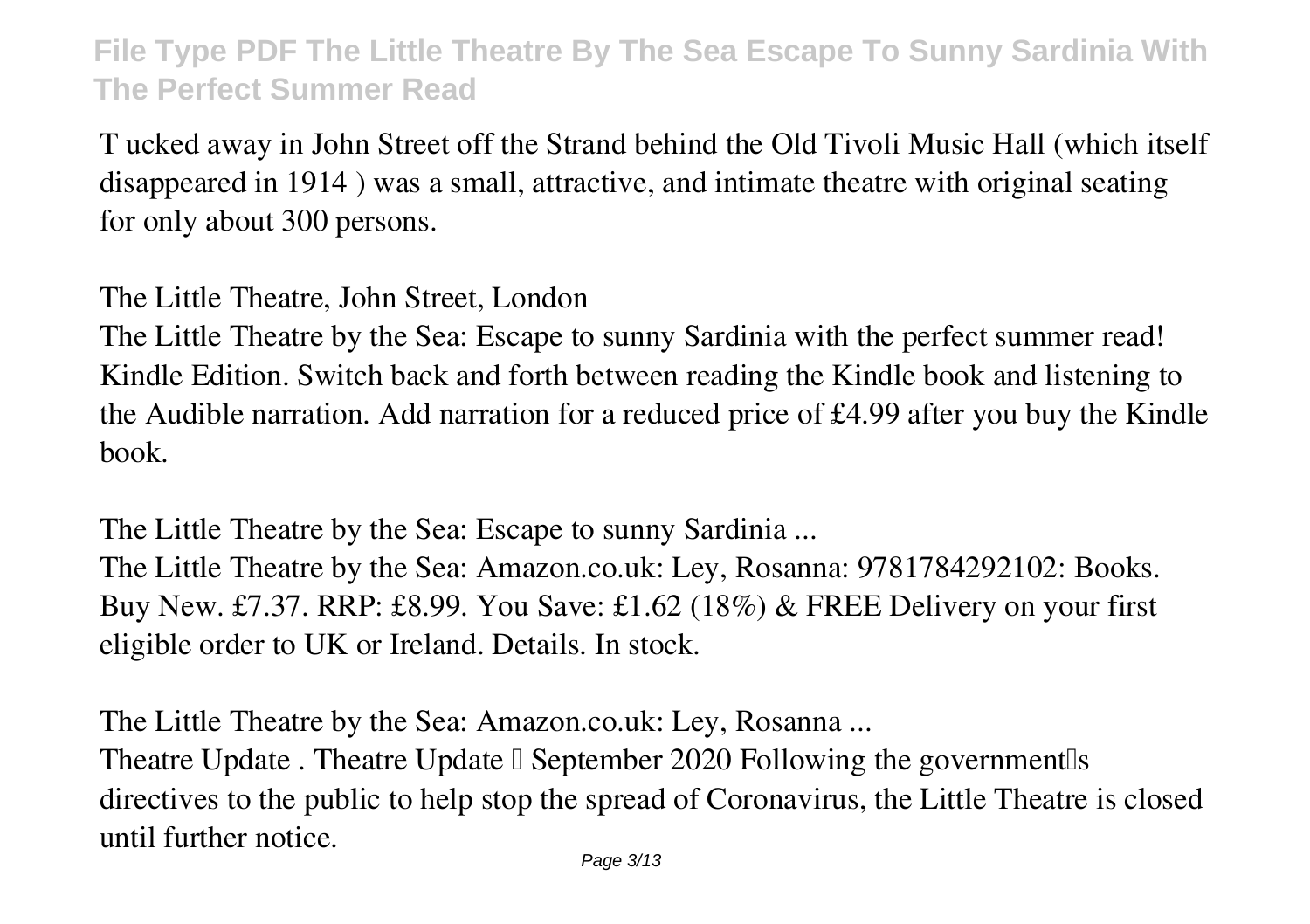**Blog - The Little TheatreThe Little Theatre | Theatre ...**

Food & Drink at Little Theatre Cinema. It is with great sadness that we have temporarily closed. We look forward to welcoming you back soon. Here at The Little, we offer a wide range of tasty drinks and snacks at our charming kiosk for you to enjoy in one of our vintage screens.

**The Little Theatre Cinema | Bath Cinema | Picturehouse**

As the new medium of cinema was beginning to replace theatre as a source of large-scale spectacle, the Little Theatre Movement developed in the United States around 1912. The Little Theatre Movement served to provide experimental centers for the dramatic arts, free from the standard production mechanisms used in prominent commercial theatres. In several large cities, beginning with Chicago, Boston, Seattle, and Detroit, companies formed to produce more intimate, non-commercial, non-profit-center

**Little Theatre Movement - Wikipedia**

Write to us at: Theatre by the Lake, Lakeside, Keswick CA12 5DJ. In person Located on the ground floor, our Box Office is open from 9.30am until 7.30pm (or 6pm on nonperformance nights) Monday to Saturday, and from 11am to 7.30pm (or 6pm on non-Page 4/13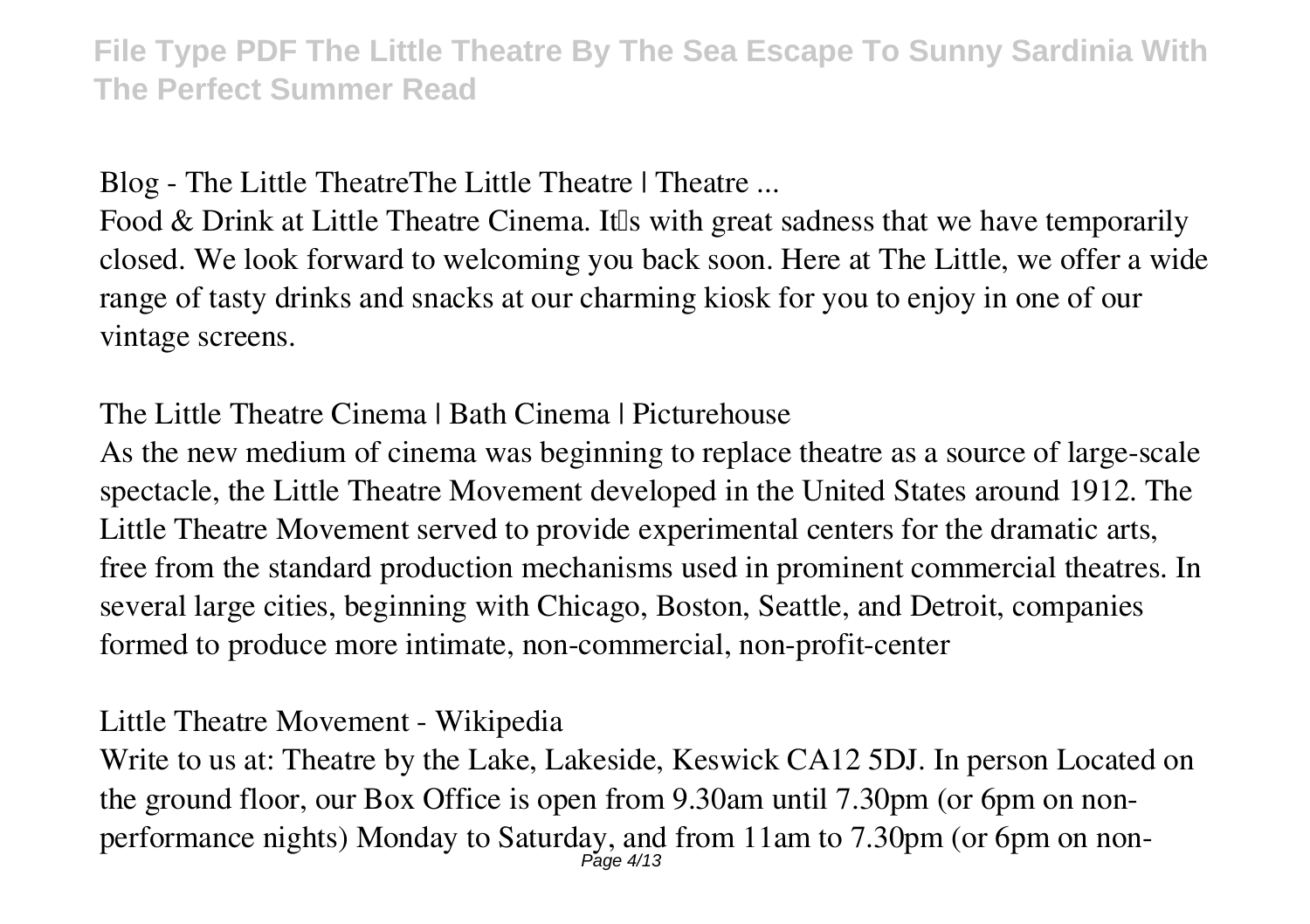performance nights) on Sundays.

**Lake District Theatre | Theatre by the Lake Keswick** Doncaster<sup>[]</sup>s voluntary run theatre Doncaster and South Yorkshire are currently categorised as Tier 3 by the government, This means bookings must only contain members of the same household or bubble. UPCOMING EVENTS...

**Doncaster Little Theatre II Doncaster's Voluntary Run Theatre** THE LITTLE THEATRE IS CURRENTLY CLOSED UNTIL. 1 MAY 2020 - ONLINE BOOKINGS ONLY PLEASE. 10.30am - 1.00pm Monday to Friday. 10.30am - 2.45pm Saturday matinees. Additionally 6.30pm - 7.45pm on performance evenings. Shows commence 7.30pm sharp Ticket prices (season plays): £14.00 per person. Concessions are available

**TOADS Theatre Company - Home - Toads Little Theatre** The Little Theatre is the premier cultural center for the presentation of American independent and foreign films, visual arts and music for the greater Rochester community. Through educational events, the Little Theatre provides local artists a place to share and discuss their visions with a diverse audience. Page 5/13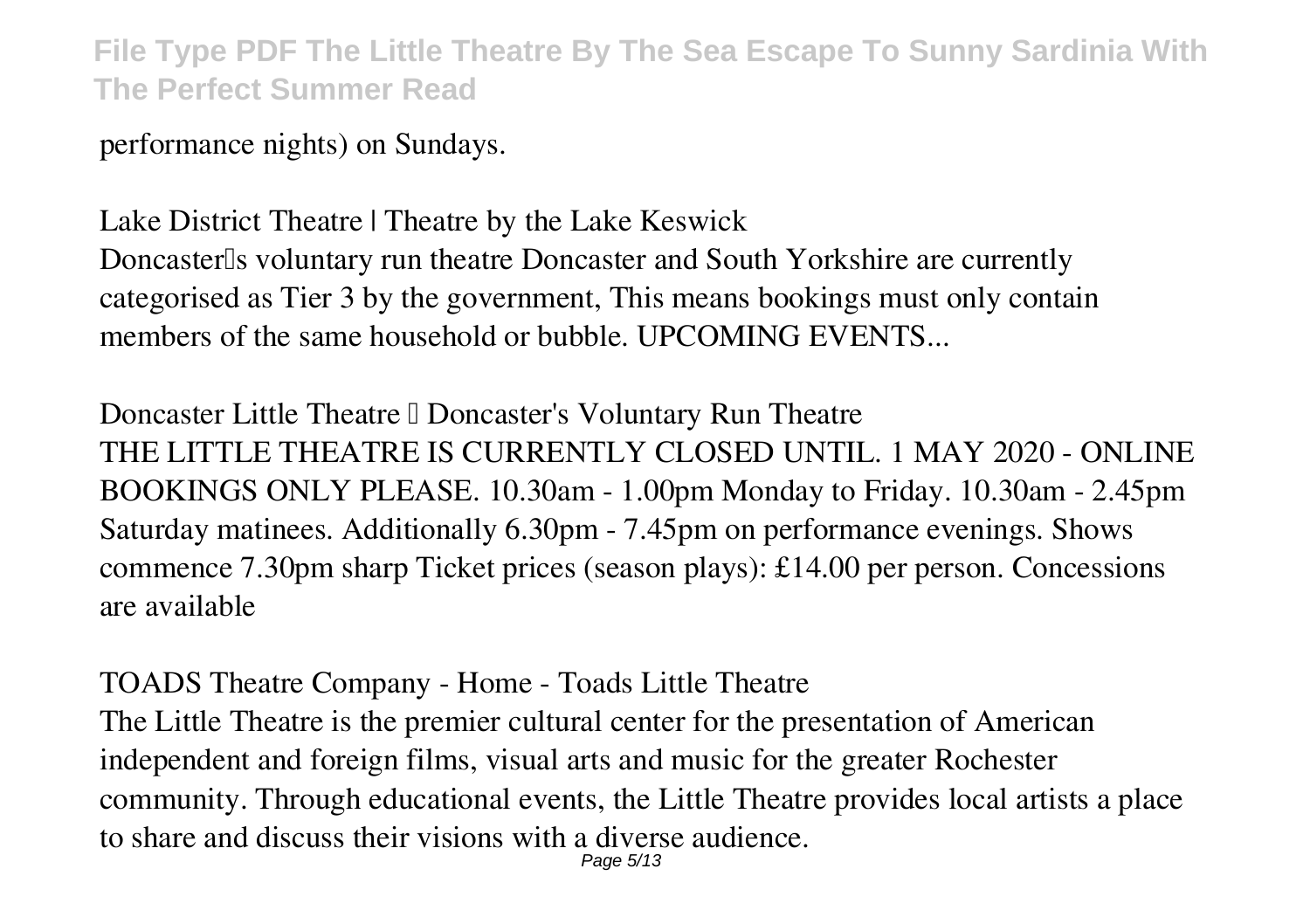**The Little Theatre**

In the novel the theatre at the centre of the story is a proud feature of the city, each brick, each stone imbued with history, grief, sweet and tears. There is a pride at the heart of this theatre as it seems to represent the heart of the community and the pride of the people.

**The Little Theatre By The Sea - The Book Trail**

The Little Theatre was built on lands purchased from the Government of Jamaica with funds raised by the annual Pantomimes, and supplemented from donations from the public over the years. Founded by Greta and Henry Fowler , in September of 1961, the theatre opened its doors and has remained open since.

#### **Little Theatre - LTM Pantomime**

The Little Theatre Dundee Dramatic Society's Little Theatre has a 100 seat auditorium with a bar and coffee bar facility and is available to hire. The Dundee Dramatic Society put on four plays a year, in March, June, September and December. These cover a range including traditional Scottish dramas, classic mysteries and romantic comedies.

**The Little Theatre - dundee.com**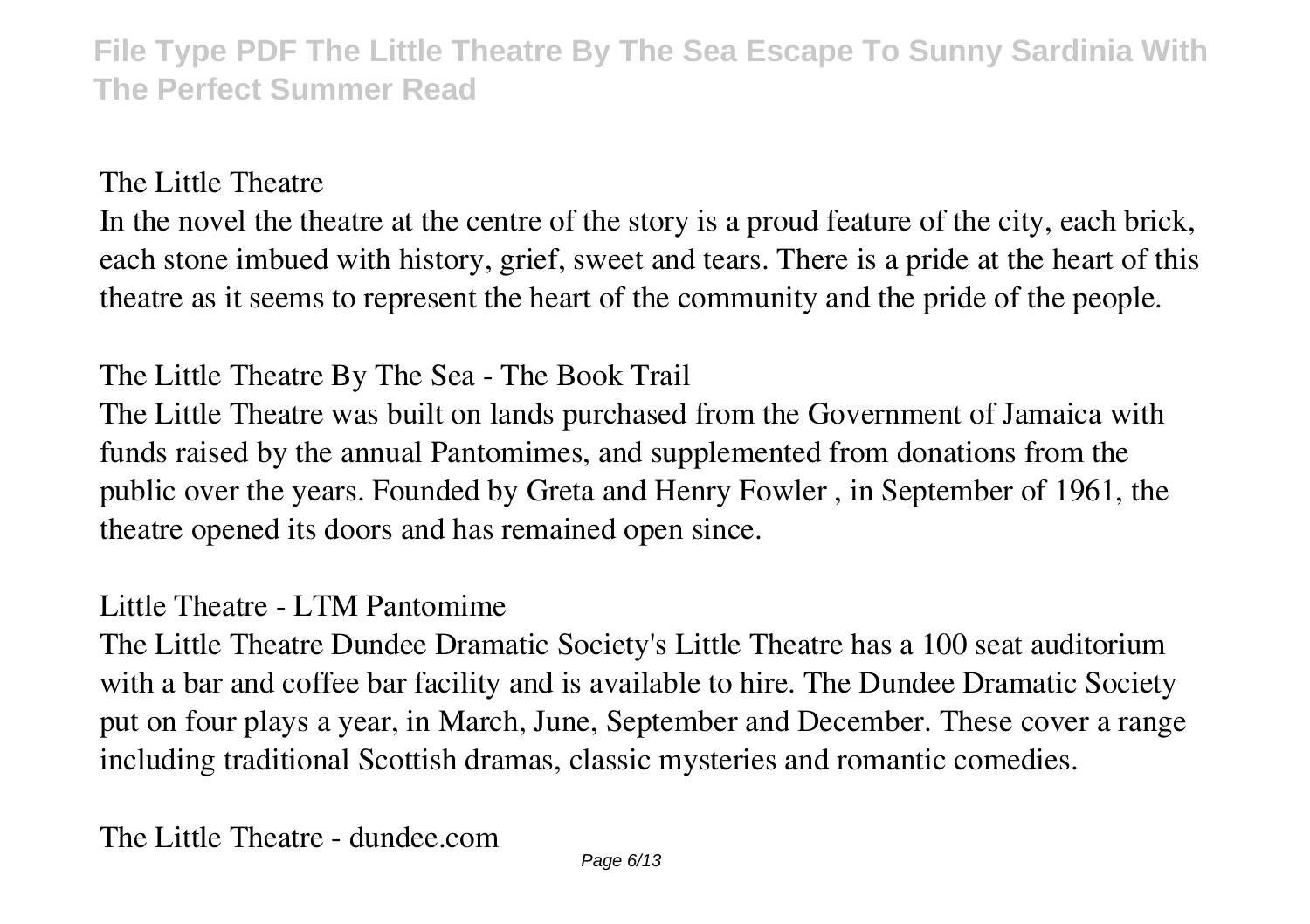In light of the latest Government guidelines for dealing with the COVID-19 coronavirus pandemic, the Little Theatre Gateshead has been temporarily closed. All productions (from March 2020 onwards) have been cancelled or postponed. For ticket enquiries please call our Box Office on: 0191 4781499 or email: boxoffice@progressiveplayersgateshead.co.uk

**Little Theatre Gateshead - Home of the Progressive Players** The Little Theatre after arsonists struck SHOCKING pictures show the destruction caused by arsonists who targeted a Wirral theatre over the weekend. They were sent to the Globe by Little Theatre...

**American Little Theatre Movement mini lecture A Thornton Cleveleys War Memorial at Four Lane Ends** Macbeth at Tacoma Little Theatre

Tayo Ready, set, go! l Tayo's Little Theater #52 l Tayo the Little Bus**The Hour of Truth\_Plus Two English\_Content Analysis** Bell, Book and Candle at Tacoma Little Theatre *Little Theater and American Avant Garde: Crash Course Theater #40 The Little Theatre : Renovation*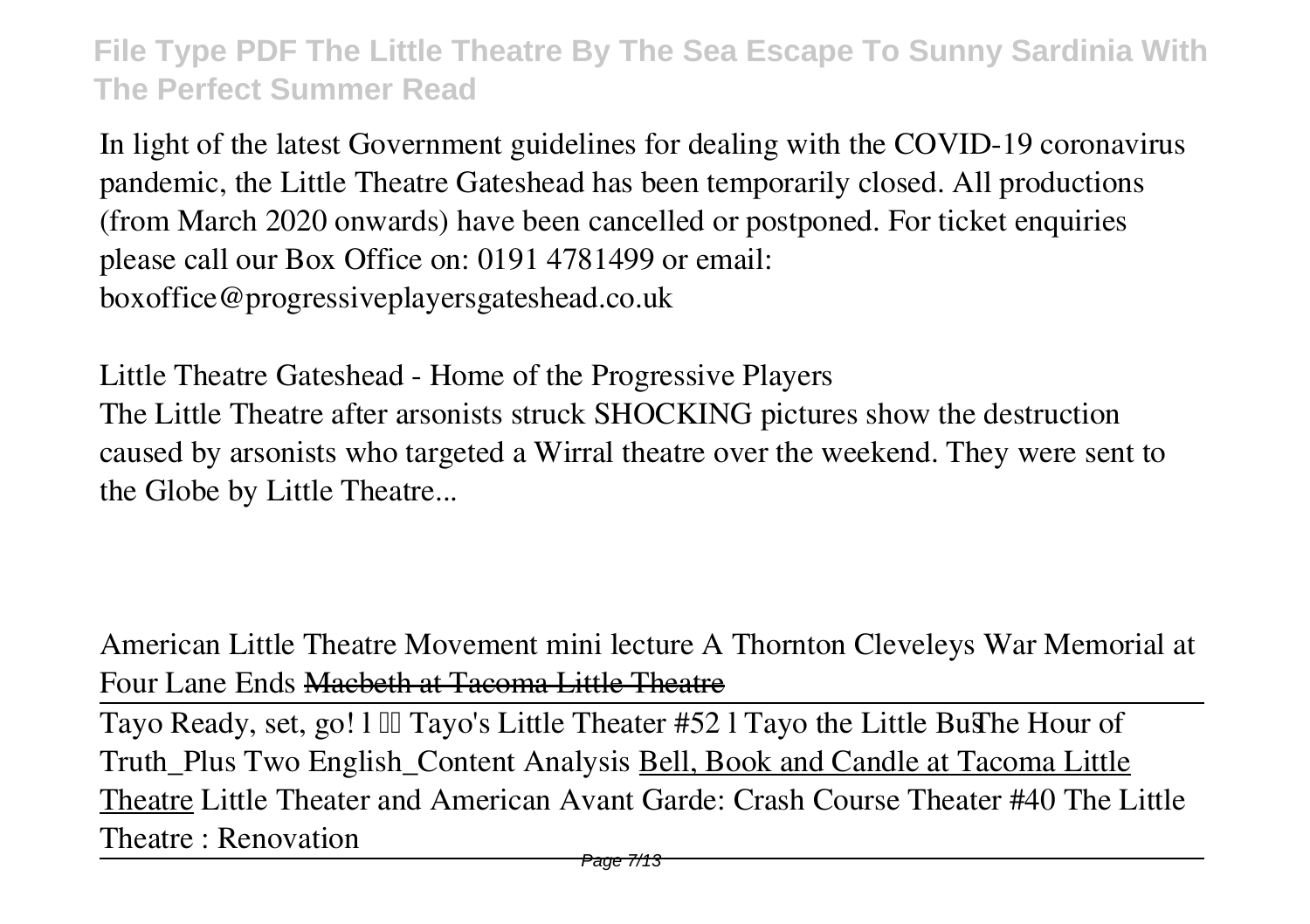Slidell Little Theatre and TYA present Knuffle Bunny

Brighton Beach Memoirs @ Bolton Little Theatre 2020*The Sound of Music | The Little Theatre | Leicester | JUNE 2019 | Rehearsal Video*

Sunnyvale Middle School: The Best Little Theater in TownBook of Esther on at Simcoe Little Theatre *MAMMA MIA! at Albuquerque Little Theatre*

OFF BOOK with Reno Little Theater Episode 04: The Humans

The Jungle Book: LIVE at Tulsa Little Theatre April 29-May 1 Disneys Beauty and the Beast - Albuquerque Little Theatre **Prom at Albuquerque Little Theatre! The Little Theatre By The**

The Little Theatre By The Park. Church Street, Chesham, Bucks HP5 1HU Proud to be situated in the old town, The Little Theatre has to be self-financing. It is the Trustees who administer the theatre. The listed organisations all have a home here. It is available to hire for, among many things, performances,

**The Little Theatre by the Park : Home**

The Little Theatre by the Sea by Rosanna Ley is a beautifully written and thought provoking novel about the restoration, renovation and architectural redesign of the little theatre by the sea, il Piccolo Teatro, set with the backdrop of Sardinia. The Little Theatre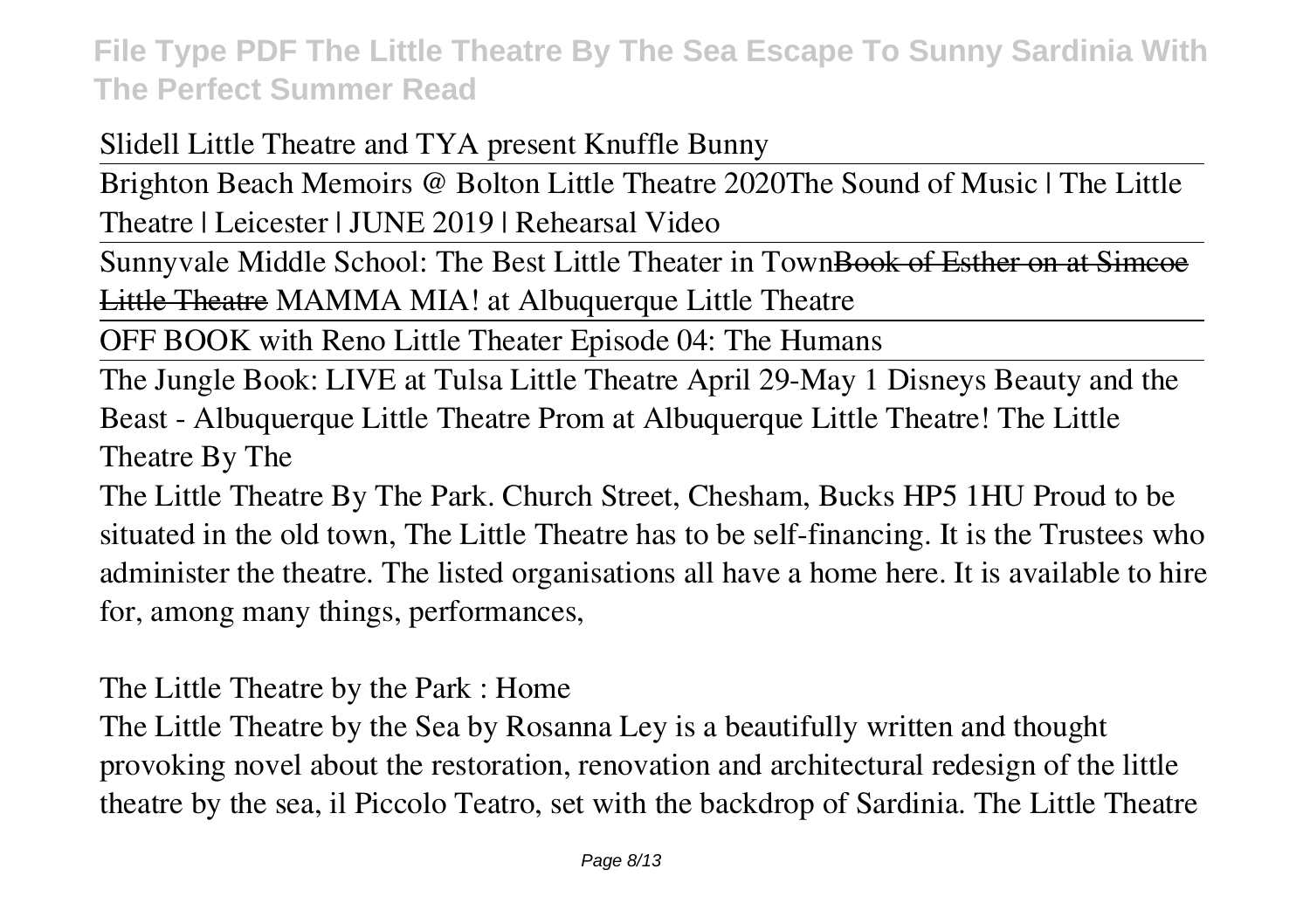was built in the 1820's and is filled with deep, dark shadows and secrets.

**The Little Theatre by the Sea by Rosanna Ley** Little Theatre - A venue for largely amateur productions in the centre of Leicester. Produce 12 in-house productions and six visiting productions a year.

**Home - The Little TheatreThe Little Theatre | Theatre ...**

The Little Theatre by N. M. Bligh From Theatre World Vol. LVIII No.446, March, 1962 T ucked away in John Street off the Strand behind the Old Tivoli Music Hall (which itself disappeared in 1914 ) was a small, attractive, and intimate theatre with original seating for only about 300 persons.

**The Little Theatre, John Street, London**

The Little Theatre by the Sea: Escape to sunny Sardinia with the perfect summer read! Kindle Edition. Switch back and forth between reading the Kindle book and listening to the Audible narration. Add narration for a reduced price of £4.99 after you buy the Kindle book.

**The Little Theatre by the Sea: Escape to sunny Sardinia ...** Page 9/13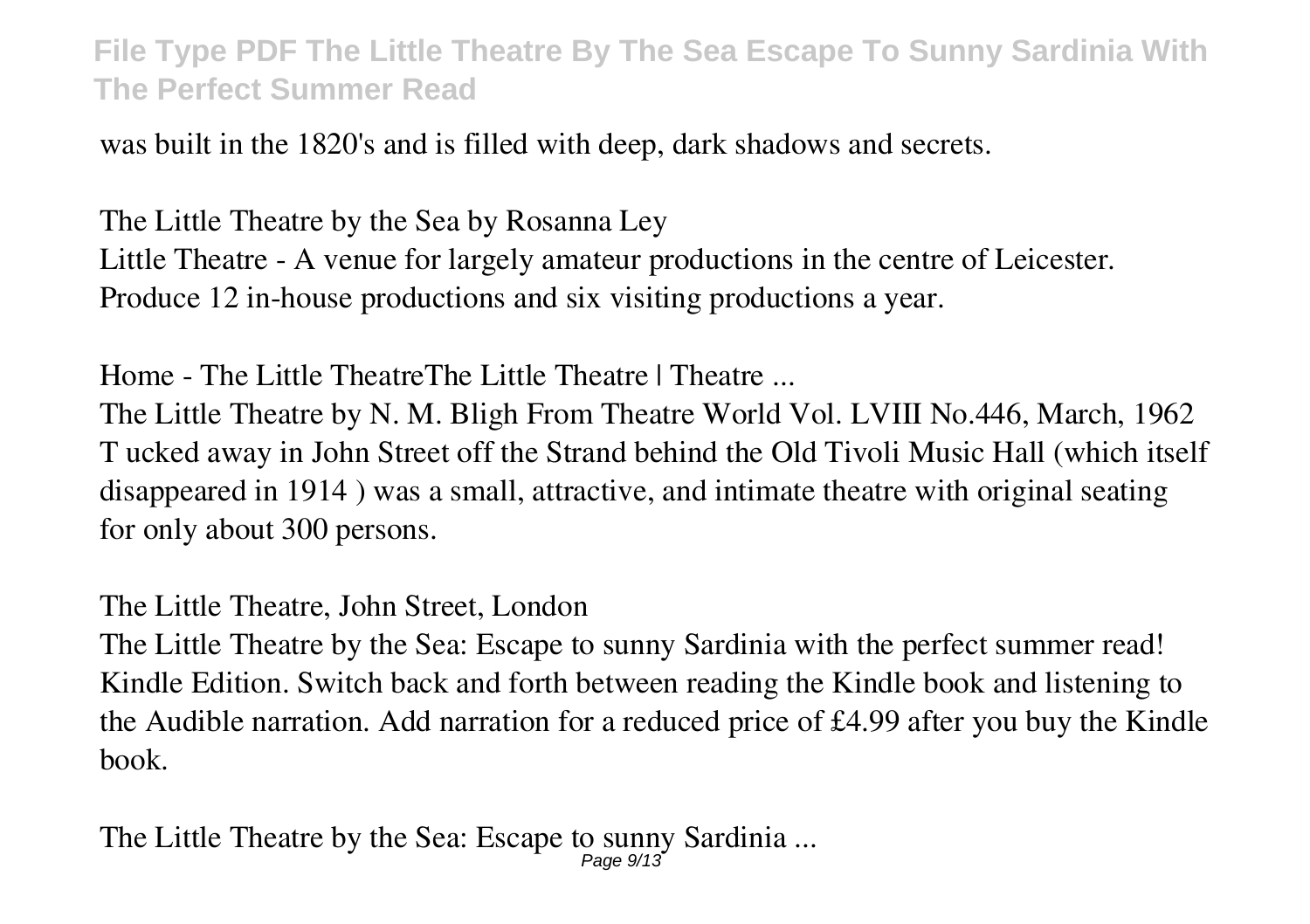The Little Theatre by the Sea: Amazon.co.uk: Ley, Rosanna: 9781784292102: Books. Buy New. £7.37. RRP: £8.99. You Save: £1.62 (18%) & FREE Delivery on your first eligible order to UK or Ireland. Details. In stock.

**The Little Theatre by the Sea: Amazon.co.uk: Ley, Rosanna ...** Theatre Update . Theatre Update  $\Box$  September 2020 Following the government  $\Box$ directives to the public to help stop the spread of Coronavirus, the Little Theatre is closed until further notice.

**Blog - The Little TheatreThe Little Theatre | Theatre ...**

Food & Drink at Little Theatre Cinema. It is with great sadness that we have temporarily closed. We look forward to welcoming you back soon. Here at The Little, we offer a wide range of tasty drinks and snacks at our charming kiosk for you to enjoy in one of our vintage screens.

**The Little Theatre Cinema | Bath Cinema | Picturehouse**

As the new medium of cinema was beginning to replace theatre as a source of large-scale spectacle, the Little Theatre Movement developed in the United States around 1912. The Little Theatre Movement served to provide experimental centers for the dramatic arts,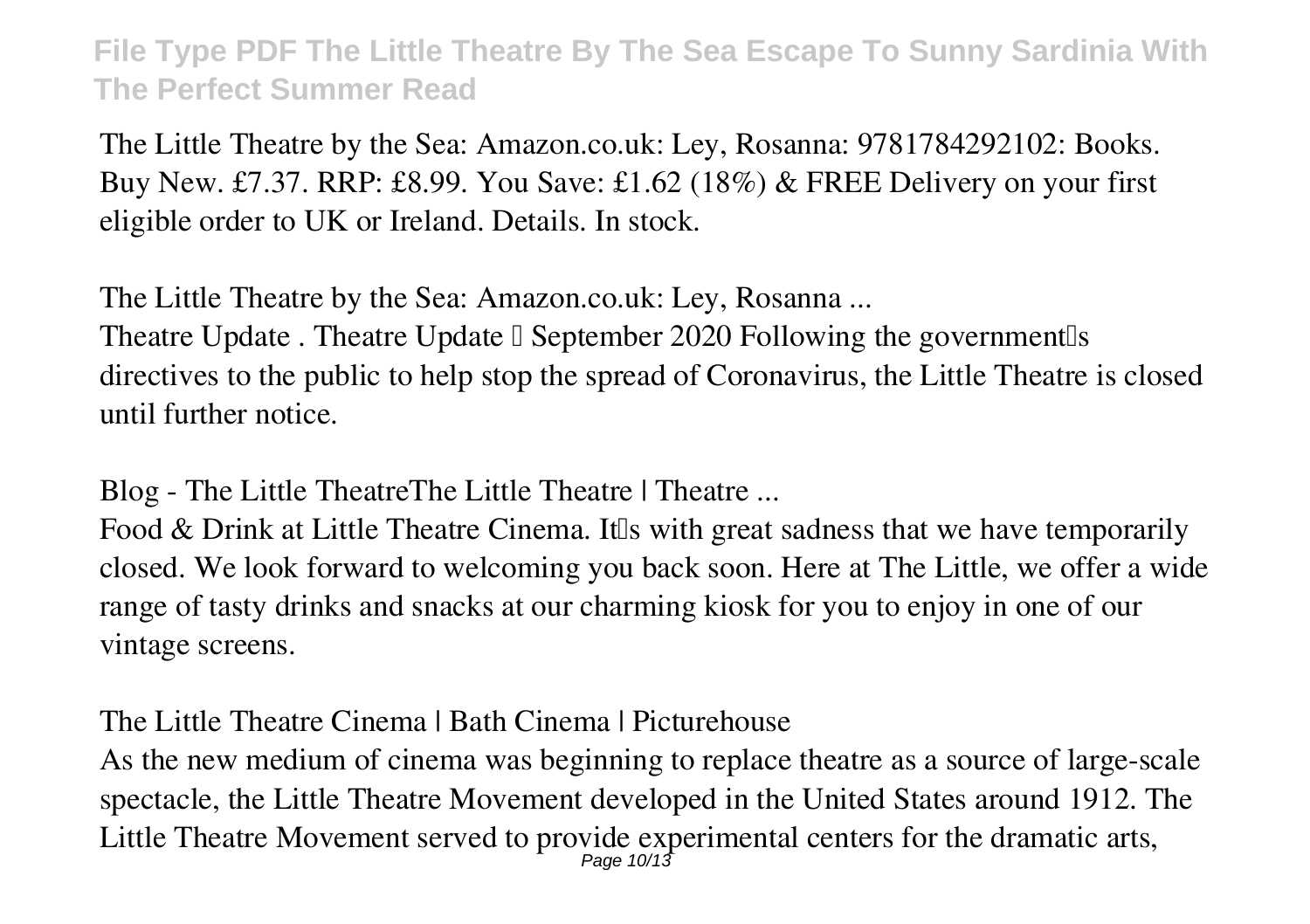free from the standard production mechanisms used in prominent commercial theatres. In several large cities, beginning with Chicago, Boston, Seattle, and Detroit, companies formed to produce more intimate, non-commercial, non-profit-center

**Little Theatre Movement - Wikipedia**

Write to us at: Theatre by the Lake, Lakeside, Keswick CA12 5DJ. In person Located on the ground floor, our Box Office is open from 9.30am until 7.30pm (or 6pm on nonperformance nights) Monday to Saturday, and from 11am to 7.30pm (or 6pm on nonperformance nights) on Sundays.

**Lake District Theatre | Theatre by the Lake Keswick** Doncaster<sup>Is</sup> voluntary run theatre Doncaster and South Yorkshire are currently categorised as Tier 3 by the government, This means bookings must only contain members of the same household or bubble. UPCOMING EVENTS...

**Doncaster Little Theatre II Doncaster's Voluntary Run Theatre** THE LITTLE THEATRE IS CURRENTLY CLOSED UNTIL. 1 MAY 2020 - ONLINE BOOKINGS ONLY PLEASE. 10.30am - 1.00pm Monday to Friday. 10.30am - 2.45pm Saturday matinees. Additionally 6.30pm - 7.45pm on performance evenings. Shows Page 11/13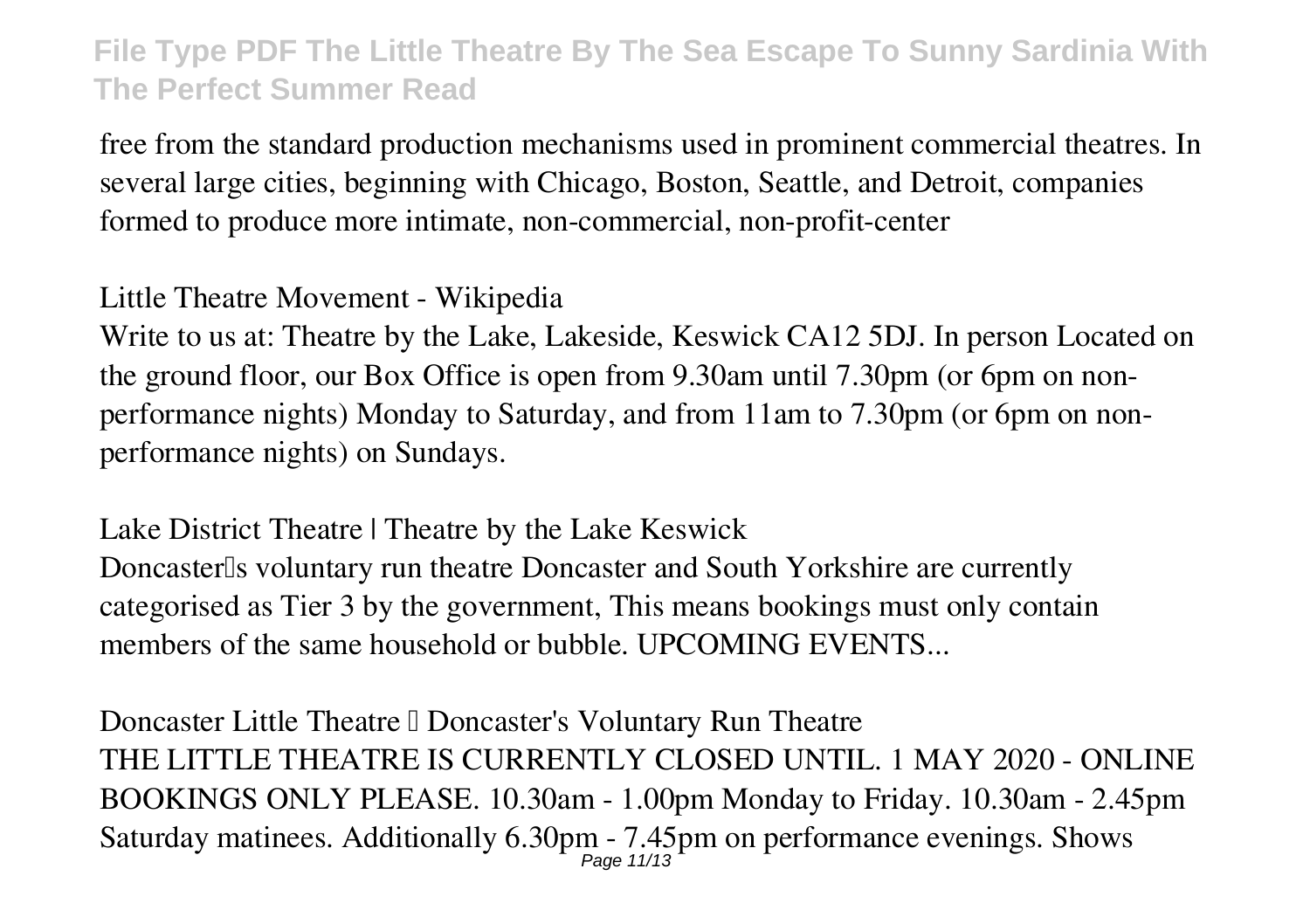commence 7.30pm sharp Ticket prices (season plays): £14.00 per person. Concessions are available

**TOADS Theatre Company - Home - Toads Little Theatre** The Little Theatre is the premier cultural center for the presentation of American independent and foreign films, visual arts and music for the greater Rochester community. Through educational events, the Little Theatre provides local artists a place to share and discuss their visions with a diverse audience.

#### **The Little Theatre**

In the novel the theatre at the centre of the story is a proud feature of the city, each brick, each stone imbued with history, grief, sweet and tears. There is a pride at the heart of this theatre as it seems to represent the heart of the community and the pride of the people.

#### **The Little Theatre By The Sea - The Book Trail**

The Little Theatre was built on lands purchased from the Government of Jamaica with funds raised by the annual Pantomimes, and supplemented from donations from the public over the years. Founded by Greta and Henry Fowler , in September of 1961, the theatre opened its doors and has remained open since. Page 12/13